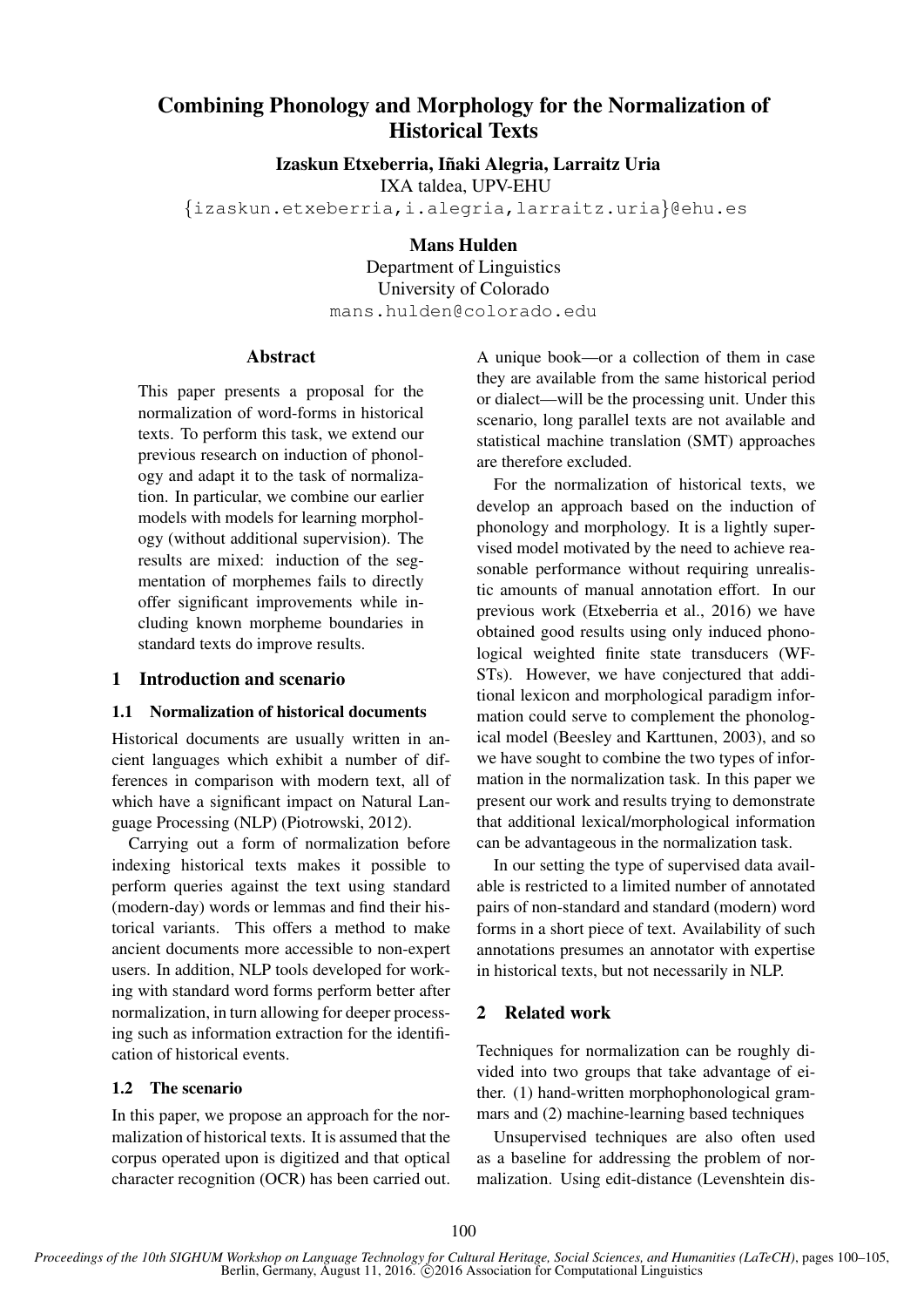tance) or a measure of phonetic distance (e.g. Soundex) are some of the more popular simple solutions.

In the realm of rule-based methods, Jurish (2010) compares a linguistically motivated context-sensitive rewrite rule-system with several unsupervised solutions in an information retrieval task in a corpus of historical German verse, reducing errors by over 60%.

Porta et al. (2013) presents a system for the analysis of Old Spanish word forms using weighted finite-state transducers.

Using machine learning techniques, Kestemont et al. (2010) documents a system that carries out lemmatization in a Middle Dutch literary corpus and presents a language-independent system that can 'learn' intra-lemma spelling variation.

Mann and Yarowsky (2001) presents a method for inducing translation lexicons based on transduction models of cognate pairs via bridge languages. Bilingual lexicons within language families are learned using probabilistic string edit distance models.

More recently, Scherrer and Erjavec (2015) presents a language-independent word normalization method which is tested on the problem of modernizing historical Slovene words. The method relies on supervised data and employs a model of character-level statistical machine translation (CSMT). Pettersson et al. (2014) also proposes a similar method and applies it to several languages.

As we want to obtain a morphological segmentation of variants, we have studied the state-of-theart on unsupervised and semi-supervised morphology learning. Paradigms or morphological segmentations can be inferred from historical texts without supervision. Hammarström and Borin (2011) presents an interesting survey on unsupervised methods in morphology induction. *Morfessor* (Creutz and Lagus, 2002) is probably the most popular out-of-the-box tool for this task. (Bernhard, 2006) proposes an alternative solution to *Morfessor*.

In our previous work (Etxeberria et al., 2016) we have mainly used the *Phonetisaurus* tool,<sup>1</sup> a WFST-driven phonology tool (Novak et al., 2012) which is commonly used to map grapheme sequences to phoneme sequences under a noisy

channel model. It is a solution that relies on some amount of supervision in order to achieve adequate performance, without however, requiring large amounts of manual development. We evaluated the system on the same corpus used in this paper using the usual parameters: precision, recall and  $F_1$ -score.

In the same paper we showed that the method works language-independently as we employed the same setup for both Spanish and Slovene and obtained similar or stronger results than that of previous systems reported by Porta et al. (2013) and Scherrer and Erjavec (2015). For Spanish our results are comparatively high, even with a small training set. For Slovene our method, without tuning, improves or equals the performance of the rest of the methods.

## 3 Corpus

As in our prior experiments, our main corpus is a 17th century literary work in Basque (*Gero*, written by Pedro Agerre "Axular" and published in 1643).

After a very simple process to clean up the noise in the corpus, 10% and 5% of the text was randomly selected for training and testing. Table 1 elaborates on the details of each slice.

| <b>Corpus</b> | Tokens OOVs Types OOVs |       |       |       |
|---------------|------------------------|-------|-------|-------|
| Training      | 8.223                  | 1.931 | 3.025 | 1.032 |
| Test          | 4.386                  | 1.105 | 1.902 | 636   |

Table 1: Training and test corpora for Basque.

The training and test parts of the corpus were analyzed by a morphological analyzer of standard Basque. This way, words to be set aside for manual checking—e.g. out-of-vocabulary (OOV) items—were detected and after annotating these, a small parallel corpus was built.

The *BRAT* annotation tool (Stenetorp et al., 2012) was used for manual revision and annotation of the OOV words. Each OOV item was annotated as either "variation", "correct", or "other". For words in the first class, the corresponding standard word form was provided.

Finally, two lists of pairs (variant-standard) were obtained, one for training/tuning and the second one for testing. The test was carried out on the set of OOVs from the list.

<sup>1</sup>https://github.com/AdolfVonKleist/ Phonetisaurus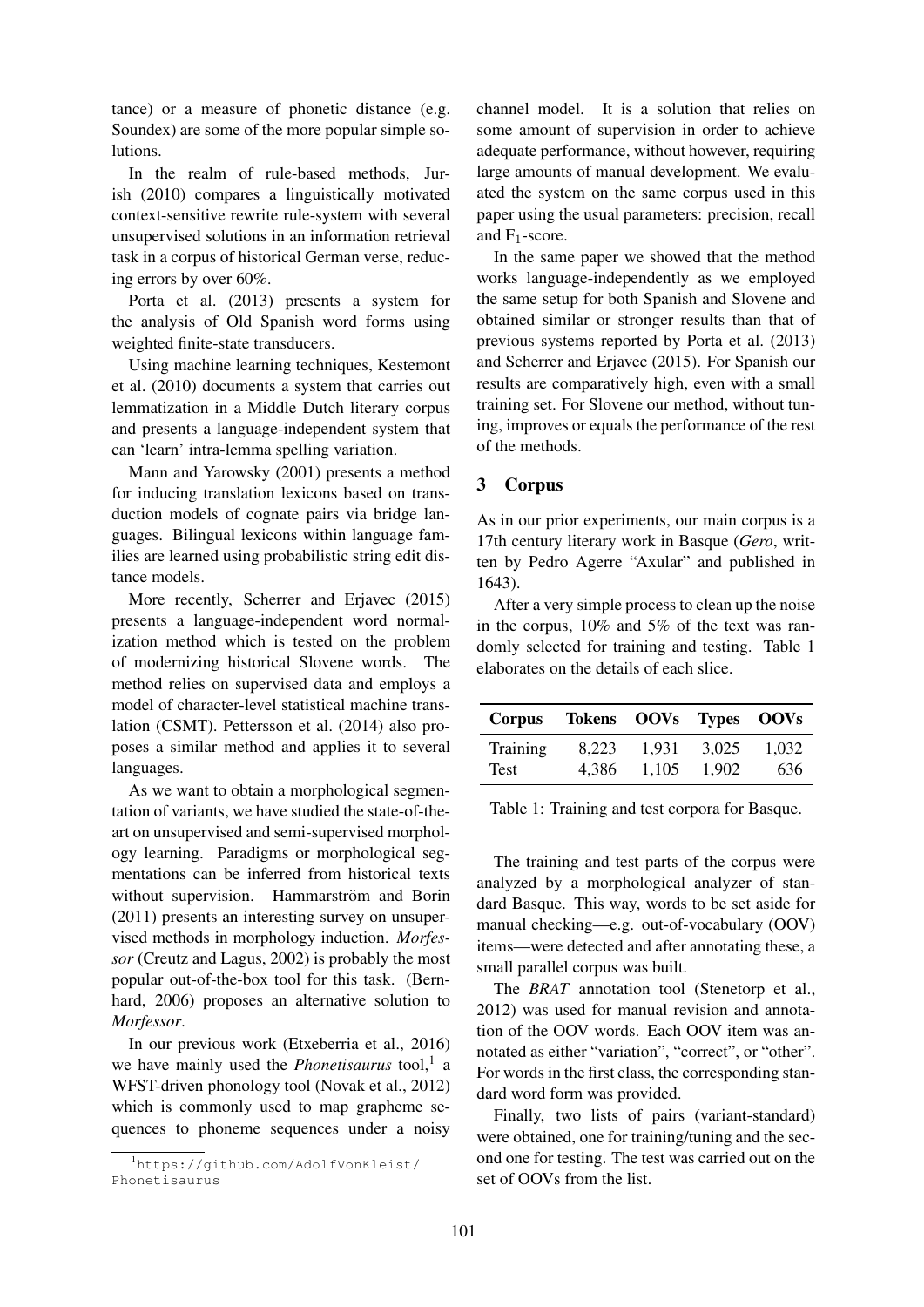#### 4 Methods

#### 4.1 Basic WFSTs

In order to learn the changes that occur within the selected word pairs, the previously mentioned *Phonetisaurus* tool was used. This tool is a WFST-driven grapheme-to-phoneme (g2p) framework suitable for rapid development of high quality g2p or p2g systems. It is a new alternative for such tasks; it is open-source, easy-to-use, and its authors report promising results (Novak et al., 2012). As the results obtained with this tool were the best ones in our previous research, we decided to focus only on using and improving our *Phonetisaurus*-based model for this task. In essence, we are leveraging a grapheme-to-phoneme tool in order to address the more general problem of wordform to word-form mappings.

After training a model with *Phonetisaurus*, a WFST is obtained which can be used to generate correspondences between previously unseen words and their matching standard forms. It is possible to change the number of transductions that the WFST returns for each input word and we have carried out a tuning process to choose the best value for this parameter.

Whenever we obtain multiple answers for a corresponding historical variant, some filtering becomes necessary. In our case, the answers that do not correspond to any accepted standard words are eliminated immediately. From among the rest of the words, the most probable answer (according to *Phonetisaurus*) is then selected.

To test if adding information about morphemeboundaries helps in the task, our previous experiments in learning from word-pairs was complemented with a method of using word/morphemesequence pairs.

In our earlier approach, the tool was given complete plain word-form pairings to learn from. For example:

*bekhaturik* → *bekaturik*

*emaiteak* → *emateak*

In the augmented experiment, we use a different dictionary for generating training data. That is, we provide the morphological segmentation of the standard word instead of simply using the word itself. The result is the concatenation of the morphemes in their canonical forms:

*bekhaturik* → *bekatu+rik emaiteak* → *eman+te+ak*

## 4.2 First extension: getting unsupervised morphological segmentation

Our hypothesis is that providing such morphological segmentations as given above together with morphological paradigms generated automatically from the original and annotated corpora could improve the previous results.

At this point, a problem is how to obtain the morpheme sequence of the corresponding historical forms as our morphological analyzer does not recognize historical variants found in the corpus. To address this, we have performed an automatic segmentation of the data using the *Morfessor* tool (Creutz and Lagus, 2005).

*Morfessor* is a program that takes as input a corpus of unannotated text and produces a segmentation of the word forms observed in the text. It is a state-of-the-art tool, language independent, and the number of segments per word is not restricted as in other existing morphology learning models.

After the tuning phase (using standard Basque) we input the entire historical corpus to *Morfessor*. Using this text, *Morfessor* creates a model which is then used to obtain the segmentation of any word forms annotated in the corpus. This way, we can produce a new dictionary for *Phonetisaurus* consisting of segmented pairs of historical/standard forms. Following the previous example, the output would be:

*bekha+turik* → *bekatu+rik emai+te+ak* → *eman+te+ak*

#### 4.3 Second extension: morphological inference from the parallel corpus

Another alternative approach to expanding the training data is to identify new lemmas and affixes among the historical forms by taking advantage of the (limited) parallel entries. For example, from the entries

 $b$ *ertzetik*  $\rightarrow$  *beste*+tik *dadukanak* → *dauka+n+ak*

*beranduraino˜* → *berandu+raino*

it can be inferred that *bertze*/*beste* and *daduka*/*dauka* are equivalent lemmas and *raiño/raino* equivalent suffixes.

With such equivalences, we built, using the finite-state tool *foma* (Hulden, 2009), an enhanced morphological analyzer that recognizes, in addition to the standard Basque, historical variants, including the identified new morphemes and also links the variants to the corresponding stan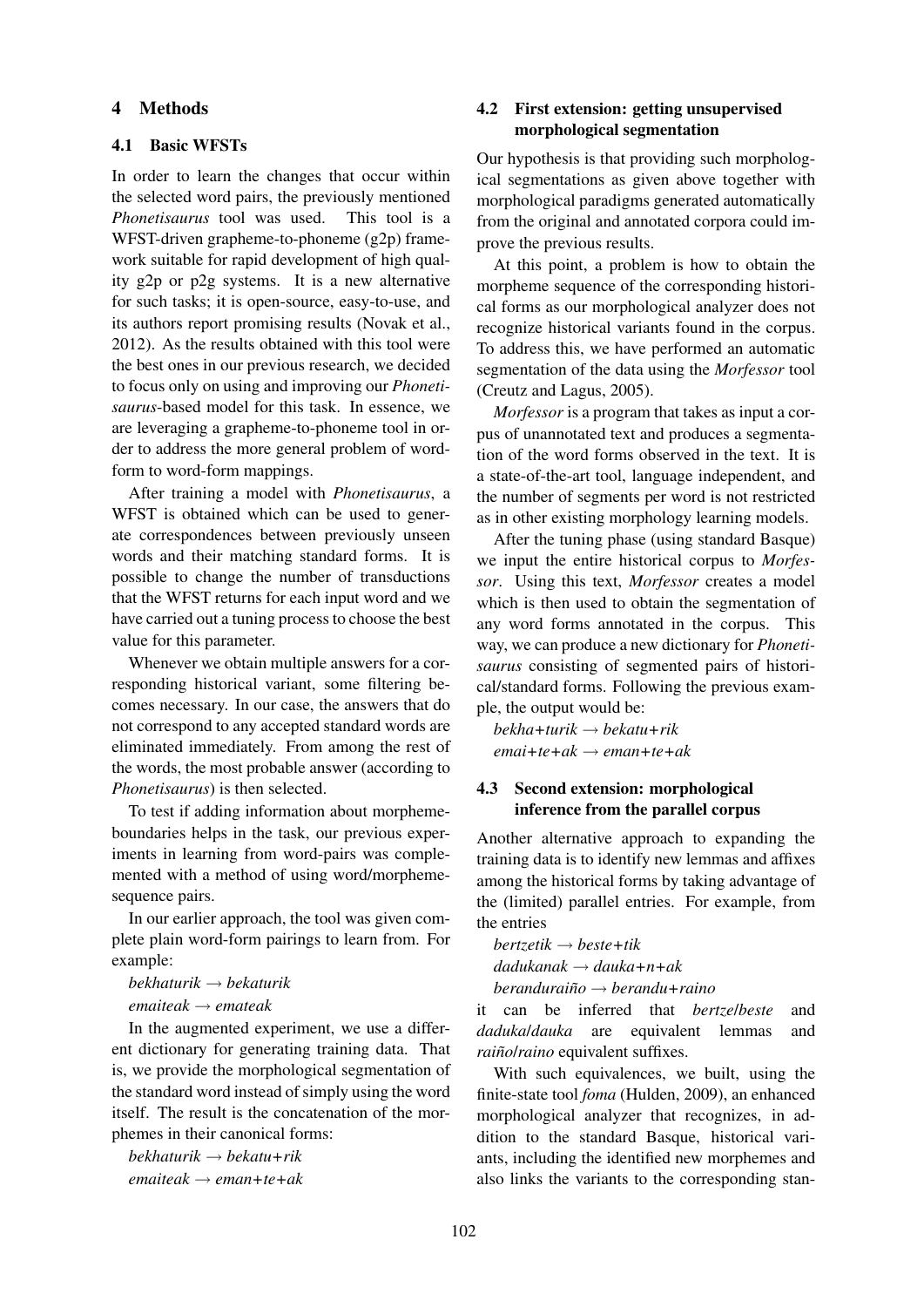dard word-forms. With such an enhanced analyzer previously unseen historical words can be identified and linked to the corresponding standard word-form. Considering the previous example *bertzeraino˜* and *dadukanetik* (non-standard forms); these can now be analyzed because the non-standard lemmas (*bertze* and *daduka*) and non-standard suffixes (*raiño*) are recognized by the new analyzer.

Because of possible noise in the data we use a threshold of two for the minimum number of times a morpheme/affix needs to be seen before it is included in the new analyzer.<sup>2</sup> As the resulting analyzer is strong on precision (98.17%) but weak on recall (37.99%), we combine it with the first WFST in a hierarchical way: by first applying the enhanced analyzer, and that failing to give results, passing the word on to the WFST from the first experiment.

## 5 Evaluation

We evaluated the quality of the different approaches using the standard measures of precision, recall and  $F_1$ -score. We have also analyzed how the different options in each approach affect the results.

The baseline for our experiments is a simple method based on using a dictionary of equivalent words with the list of word pairs learned. This approach involves simply memorizing all the distinct word pairs of historical and the standard forms, and subsequently applying this knowledge during the evaluation task.

## 5.1 Results

The first three different runs corresponding to the three possible representations were tuned using cross-validation and increasing the number of retrieved answers (5, 10, 20 or 30). Retrieving more answers yields a better  $F_1$ -score in the WFST model until an upper limit is reached. 20 answers were selected for the last two experiments and 5 for the first. After tuning, a new evaluation was carried out using the test corpus (shown in Table 2).

The results for the model that uses the morphological segmentation are slightly worse than

| <b>System</b>     | Prec. | Recall | <b>F-score</b> |
|-------------------|-------|--------|----------------|
| <b>Baseline</b>   | 94.87 | 39.22  | 55.50          |
| Word/word         | 91.53 | 78.27  | 84.34          |
| Word/morph        | 91.08 | 77.56  | 83.78          |
| Morph/morph       | 90.68 | 75.62  | 82.47          |
| Supervis. morph & |       |        |                |
| and word/word     | 91.94 | 78.62  | 84.76          |

Table 2: Results on the test corpus for the baseline and the four proposed systems

the ones obtained using only the phonological induction (full word-form pairs) from the parallel corpus, but they are quite close. When the enhanced morphological analyzer is applied before the word/word WFST a slight improvement is seen. We believe that if we were able to improve the quality of the inferred morphological segmentation the overall results could also be improved.

#### 5.2 Combination and Oracle

In order to detect if the behaviors of the two systems are complementary we looked for words that were well normalized in only one system, as in the following words: *arintkiago(arinkiago)*, *autsikizetik(ausikitzetik)*, *baillezakete(bailezakete)*, *bereganik(beregandik)*, *dathorrenean(datorrenean)*, *etzedilla(ez zedila)*, *fintkiago(finkiago)*, *lothu(lotu)*, *zeikan(zitzaion)* and *zuetzaz(zuetaz)* are correctly normalized by the first system (word/word); *baiteraku(baitigu)*, *erraxten(errazten)*, *fariseoek(fariseuek)*, *hilzaileak(hiltzaileak)* and *lekhukok(lekukok)* only by the second (word/morph); and *ezterauet(ez diet)*, *konsideratzeak(kontsideratzeak)* and *malizia(malezia)* by the third (morph/morph).<sup>3</sup>

Due to this complementarity we decided to combine the first three systems. In a first (simple) attempt we applied a voting system: if two systems offer the same proposed output, we choose that, else we choose the output of the first system. This yields a slight improvement.

We also calculated an oracle score using the same three systems—i.e. hypothetically always picking the best output. While we observe that a simple voting system improves slightly over the single-answer methods, examining the oracle re-

 $2B$ etter single results were obtained using the threshold only for the suffixes, but the best combination is obtained using the threshold for both suffixes and lemmas

<sup>&</sup>lt;sup>3</sup>It may also be observed that some non-phonological cases of variation (i.e. zeikan/zitzaion) can be solved by the first system which does not use morphological information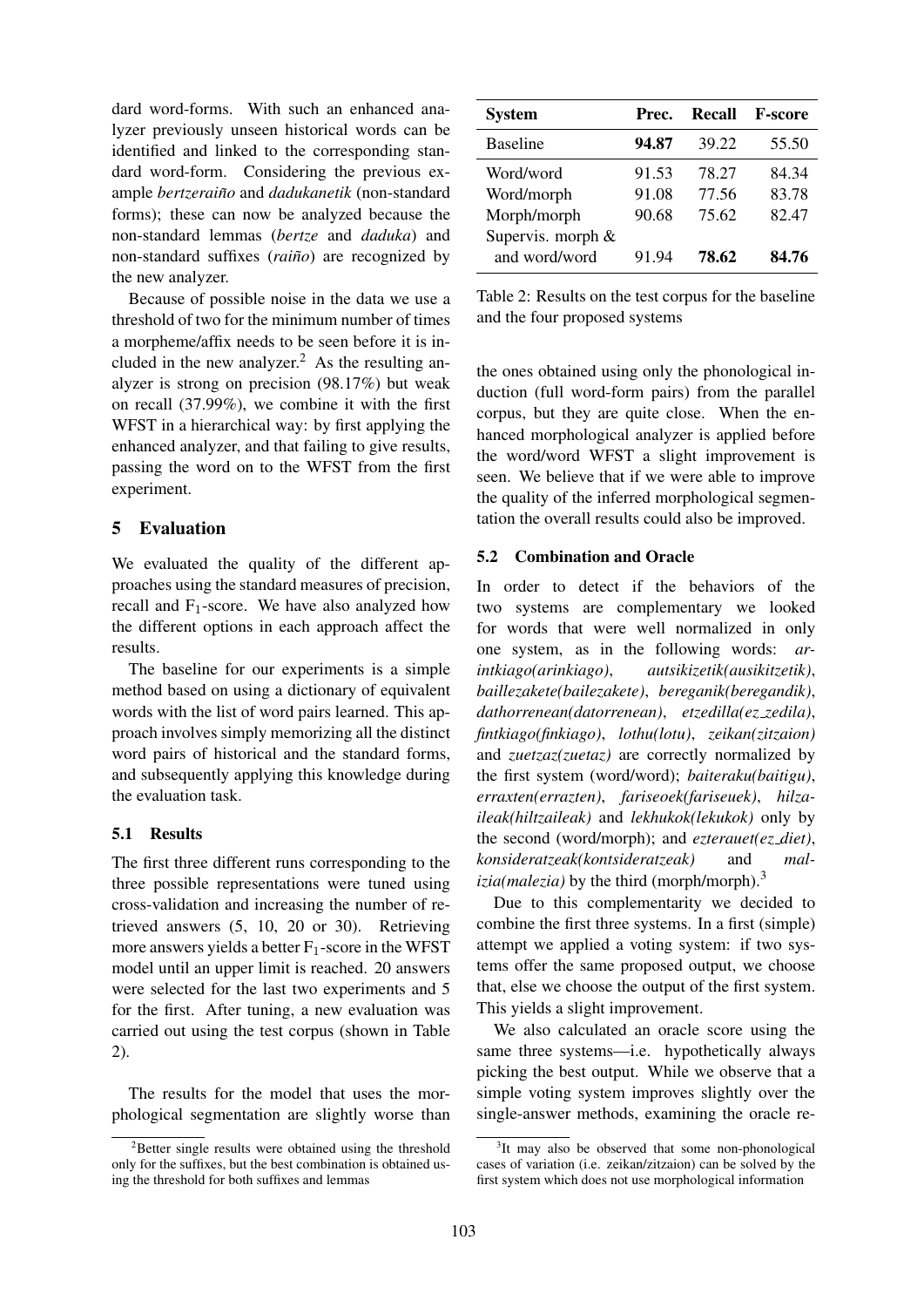|        |       |       | System Prec. Recall F-score |
|--------|-------|-------|-----------------------------|
| Voting | 91.94 | 78.62 | 84.76                       |
| Oracle | 95.48 | 82.16 | 88.32                       |

sults (table 3), we conclude that there is indeed room for improvement.

Table 3: Results on the test corpus.

#### 6 Conclusions and future work

We have extended previous work on normalization of historical texts and tested the new methods against 17th century literary work in Basque.

Some extensions for taking advantage of morphological information have been proposed; this includes using morphological segmentation as a source of information as well as expanding a morphological analyzer. The results are somewhat limited because segmentation of morphemes only improves the results slightly over a purely phonological model.

We expect to further develop and test these techniques on more languages and corpora (additional historical texts in Basque and Spanish in a first step).

In the near future, our aim is to improve the results by taking advantage of a more precise and wider morphological segmentation and to attempt to combine the various models in a more effective way. Based on the oracle results we surmise that there is much opportunity for improvement.

## Acknowledgments

The research leading to these results was carried out as part of the TADEEP project (Spanish Ministry of Economy and Competitiveness, TIN2015- 70214-P, with FEDER funding) and the ELKA-ROLA project (Basque Government funding).

## **References**

- Kenneth R Beesley and Lauri Karttunen. 2003. Finitestate morphology: Xerox tools and techniques. *CSLI, Stanford*.
- Delphine Bernhard. 2006. Unsupervised morphological segmentation based on segment predictability and word segments alignment. In *Proceedings of the Pascal Challenges Workshop on the Unsupervised Segmentation of Words into Morphemes*, pages 19– 23.
- Mathias Creutz and Krista Lagus. 2002. Unsupervised discovery of morphemes. In *Proceedings of the ACL-02 workshop on Morphological and phonological learning-Volume 6*, pages 21–30. Association for Computational Linguistics.
- Mathias Creutz and Krista Lagus. 2005. *Unsupervised morpheme segmentation and morphology induction from text corpora using Morfessor 1.0*. Helsinki University of Technology.
- Izaskun Etxeberria, Iñaki Alegria, Larraitz Uria, and Mans Hulden. 2016. Evaluating the noisy channel model for the normalization of historical texts: Basque, spanish and slovene. In *Proceedings of the Tenth International Conference on Language Resources and Evaluation (LREC 2016)*, Paris, France, may. European Language Resources Association (ELRA).
- Harald Hammarström and Lars Borin. 2011. Unsupervised learning of morphology. *Computational Linguistics*, 37(2):309–350.
- Mans Hulden. 2009. Foma: a finite-state compiler and library. In *Proceedings of the 12th Conference of the European Chapter of the Association for Computational Linguistics: Demonstrations Session*, pages 29–32, Athens, Greece. Association for Computational Linguistics.
- Bryan Jurish. 2010. Comparing canonicalizations of historical German text. In *Proceedings of the 11th Meeting of the ACL Special Interest Group on Computational Morphology and Phonology*, pages 72– 77. Association for Computational Linguistics.
- M. Kestemont, W. Daelemans, and G. De Pauw. 2010. Weigh your words—memory-based lemmatization for Middle Dutch. *Literary and Linguistic Computing*, 25(3):287–301.
- Gideon S Mann and David Yarowsky. 2001. Multipath translation lexicon induction via bridge languages. In *Proceedings of the second meeting of the North American Chapter of the Association for Computational Linguistics on Language technologies*, NAACL '01, pages 1–8. Association for Computational Linguistics.
- Josef R. Novak, Nobuaki Minematsu, and Keikichi Hirose. 2012. WFST-based grapheme-to-phoneme conversion: Open source tools for alignment, model-building and decoding. In *Proceedings of the 10th International Workshop on Finite State Methods and Natural Language Processing*, pages 45–49, Donostia–San Sebastian, July. Association for Computational Linguistics.
- Eva Pettersson, Beáta Megyesi, and Joakim Nivre. 2014. A multilingual evaluation of three spelling normalisation methods for historical text. *Proceedings of LaTeCH*, pages 32–41.
- Michael Piotrowski. 2012. Natural language processing for historical texts. *Synthesis Lectures on Human Language Technologies*, 5(2):1–157.